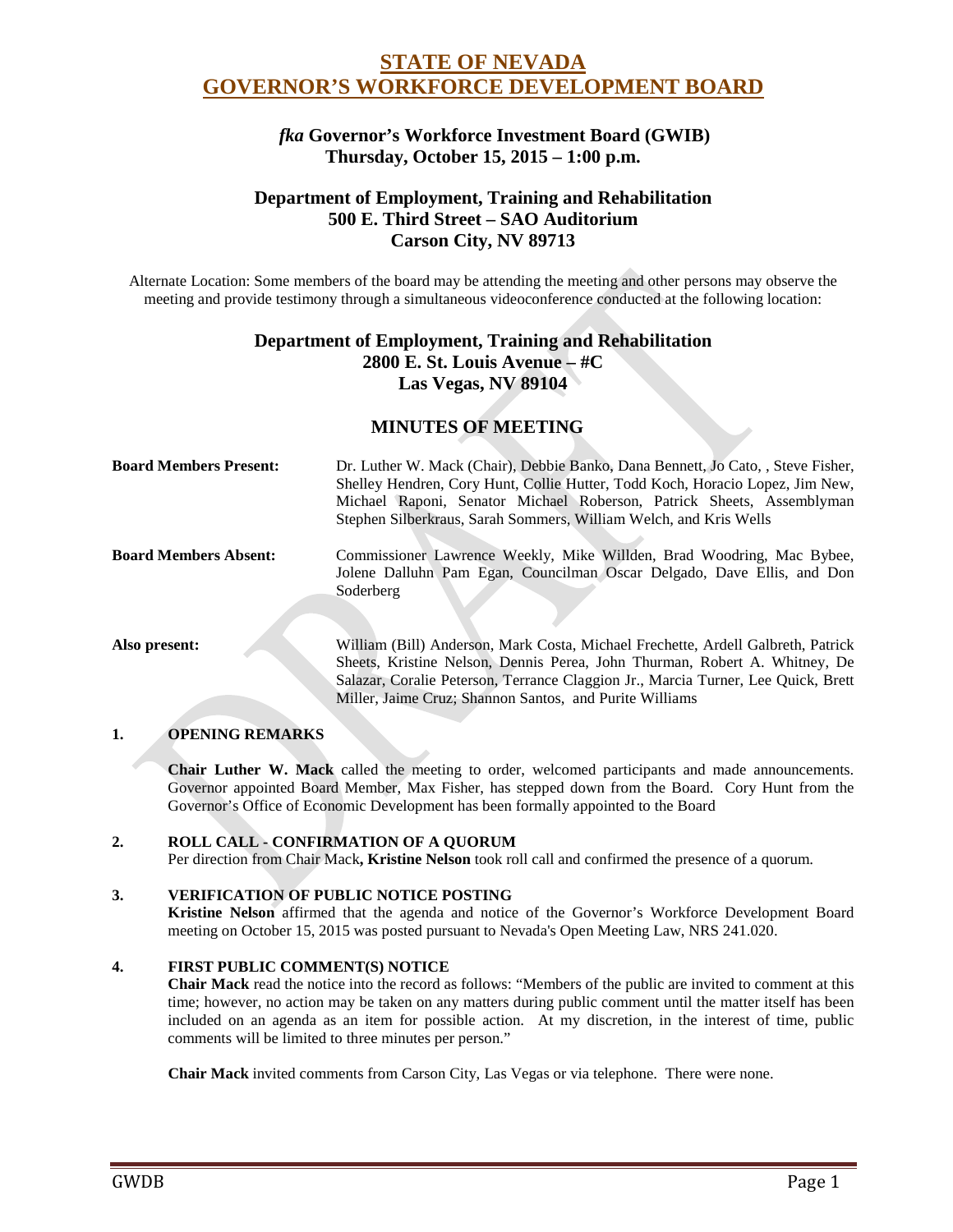#### **5. \*APPROVAL OF MINUTES**

**Chair Mack** called for a motion to approve the July 23, 2015 draft minutes of the Board as submitted.

**It was moved and seconded to approve the July 23, 2015 draft minutes. Motion carried. Steve Fisher abstained from the vote, noting that he was not present at the July 23, 2015 meeting.**

### **6. \*FOR POSSIBLE ACTION/INFORMATIONAL GWDB's STRATEGIC PLANNING SUBCOMMITTEE**

a. **FOR POSSIBLE ACTION** – State Compliance Policy 1.20: One-Stop Affiliated Site Requirements

**Patrick Sheets, Chair of the GWIB Strategic Planning Subcommittee** prefaced his presentation by acknowledging that agenda items 6(a) and 6(b) were listed with a designation for possible action. However, he has since concluded that additional studies need to be completed on both agenda items and recommended tabling the items until further notice. **Dennis Perea, Deputy Director DETR** provided further explanation for the recommendation. He cited the important nature of the policies, as both dictate the service delivery models that the workforce system will operate under going forward. Local boards have expressed concerns with the policies. General guidance was received from the Governor's Office with regards to career and technical education and other areas of integration between workforce and higher education. He requested a tabling of the discussion while confirmation is made that the policies comport with the Governor's Office's plans. Additional time will also allow the concerns of local boards to be addressed.

**Chair Mack** acknowledged these concerns and tabled agenda items 6(a) and 6(b) for future discussion.

b. **FOR POSSIBLE ACTION –** State Compliance Policy 1.4: WIOA One-Stop Delivery System

**Tabled for future discussion.**

**c. INFORMATIONAL –** GWDB Strategic Planning Subcommittee – Statuses

**Patrick Sheets** stated that Steve Fisher would be giving a presentation during the information portion, which will provide an update on the WIOA Work Group. The update will make evident that the meeting in January should be a workshop meeting, rather than a Board meeting. By February, there will be a need to adjust and approve the State's United Plan in order to meet the required timetable.

## **7. \*FOR POSSIBLE ACTION/INFORMATIONAL**

#### **a. \*FOR POSSIBLE ACTION – New Industry Sector Council: Natural Resources (Combine existing Agriculture and Clean Energy Industry Sector Councils and add new component of Water Technology)**

**Bill Anderson, DETR Chief Economist** with the Research and Analysis Bureau and Sector Council Administrator, presented this twofold action item (Agenda Items 7(a) and 7(b)). He stated that the Governor has made it well known that one of his goals is to take steps to ensure that economic development efforts and workforce development efforts move in step with one another. The Governor stressed the need for integration and coordination in order to grow and diversify the Nevada economy. The Governor has charged Mr. Anderson to insure that the New Industry Sector Council's efforts are coordinated with those of GOED (Governor's Office of Economic Development). To this end, and in coordination with GOED, development of Natural Resources Sector Council was undertaken. The Council would be a combination of the current Clean Energy and Agricultural Sector Councils and would also include the water technologies industry.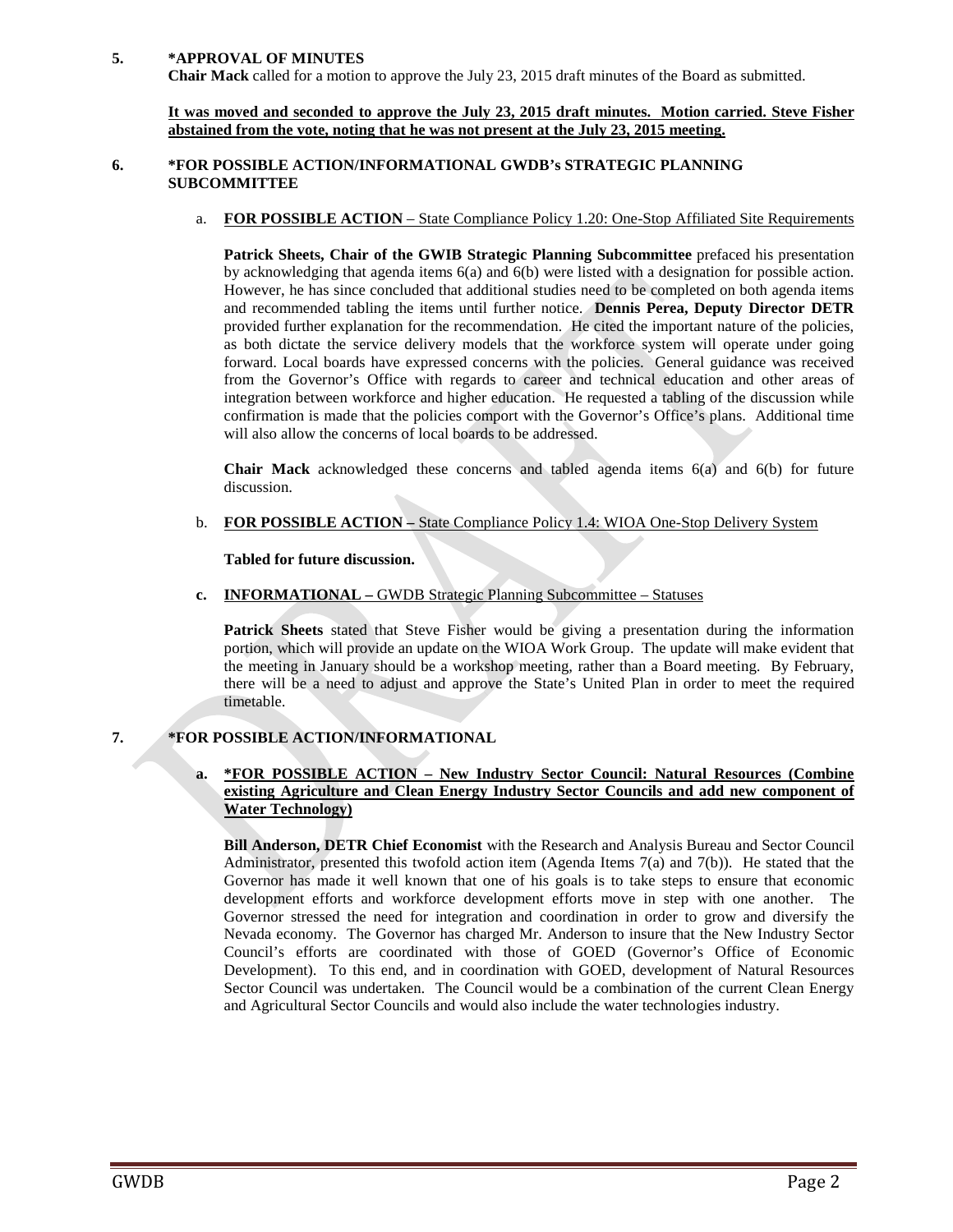**Jim New** asked whether there were concerns that the consolidation of clean energy and agriculture would water down the focus, noting that at a future time, the interests of the geothermal industry will have little in common with those of the agricultural industry. **Bill Anderson** assured that steps will be taken to prevent such a situation. He cited as an example the Manufacturing Sector Council, noting that it consists of a conglomeration of industries and has been successful in its efforts. With respect to the clean energy and agriculture combination, it is felt that this pairing is better aligned with the focus and efforts of GOED in these sectors and is a more efficient way to manage what is currently divided into nine sector councils. The proposals listed in Agenda Items 7(a) and 7(b) will reduce the total Sector Council count to seven.

**Shelley Hendren** inquired as to assurances that each sector be provided equal representation. **Bill Anderson** assured that there are no plans to downsize the number of Council Members.

**Michael Raponi** sought confirmation that Transportation would be included under Logistics, to which **Bill Anderson** replied that this question relates to Agenda Item 7(b). **Michael Raponi** offered to withdraw the question for discussion under 7(b).

**It was moved and seconded by to approve combining existing Agriculture and Clean Energy Industry Sector Councils and to add new component of Water Technology. Motion carried. Mike Raponi and Jim New opposed. No abstentions.**

## b. **\*FOR POSSIBLE ACTION – Combine Industry Sector Councils: Manufacturing and Logistics (Combine existing Manufacturing and Logistics and Operations Industry Sector Councils).**

**Bill Anderson** stated that this proposal is based upon the same reasons underlying the combination of Clean Energy and Agriculture. In light of GOED's well publicized efforts to devote its economic development resources for the manufacturing and logistics sectors, it is felt best to combine the two sectors. Considerable commonality exists between the various workforce issues both sectors face. There is no intent to reduce representation on either sector councils.

## **It was moved and seconded to combine existing Manufacturing and Logistics & Operations Industry Sector Councils.**

**Discussion: Michael Raponi** asked for clarification that the transportation industries would be under Manufacturing and Logistics. **Bill Anderson** affirmed this and added that the two sectors are highly integrated. The Logistics Sector is often the entity providing transport for manufactured goods. A key objective for good sector strategy is the identification of upstream and downstream linkages and the facilitation of inter-industry collaboration.

**Cory Hunt** pointed out that the workforce needs can be very different from a training perspective for an advanced manufacturing individual versus someone at a logistics or transportation sector and that GOED acknowledges the need for separate aspects within the combined Council. GOED acknowledges that distinctly different training is required for different job classifications, but that they do exist within the same realm. To address the issue, he offered a technical suggestion, that the naming of the Council be, "Manufacturing and Logistics," removing the slash and replacing it with, "and." **Bill Anderson** clarified that this suggested wording has been addressed and is reflected in the title of the agenda item, that that manufacturing and logistics will be equal partners.

**Jim New** agreed that synergy exists between the two groups, adding that funding for pilot projects to the Council Sectors has been sparse. His concern was whether the consolidation of sectors would further diminish available resources. He stated a desire to see the industry sector councils become more consequential in the delivery of training across all the various training agencies across the state, and not only through the Workforce Investment Agencies. **Dennis Perea** explained that pilot projects of the Sector Councils are intended as a way to gain traction in areas deemed most important. There was not necessarily an intent to continue launching pilot projects. Recommendations coming from the Sector Councils to the Board will determine how the funds are spent and are affected by federal funding levels. **Shelley Hendren** recommended equal representation on the Sector Council from both logistics and manufacturing.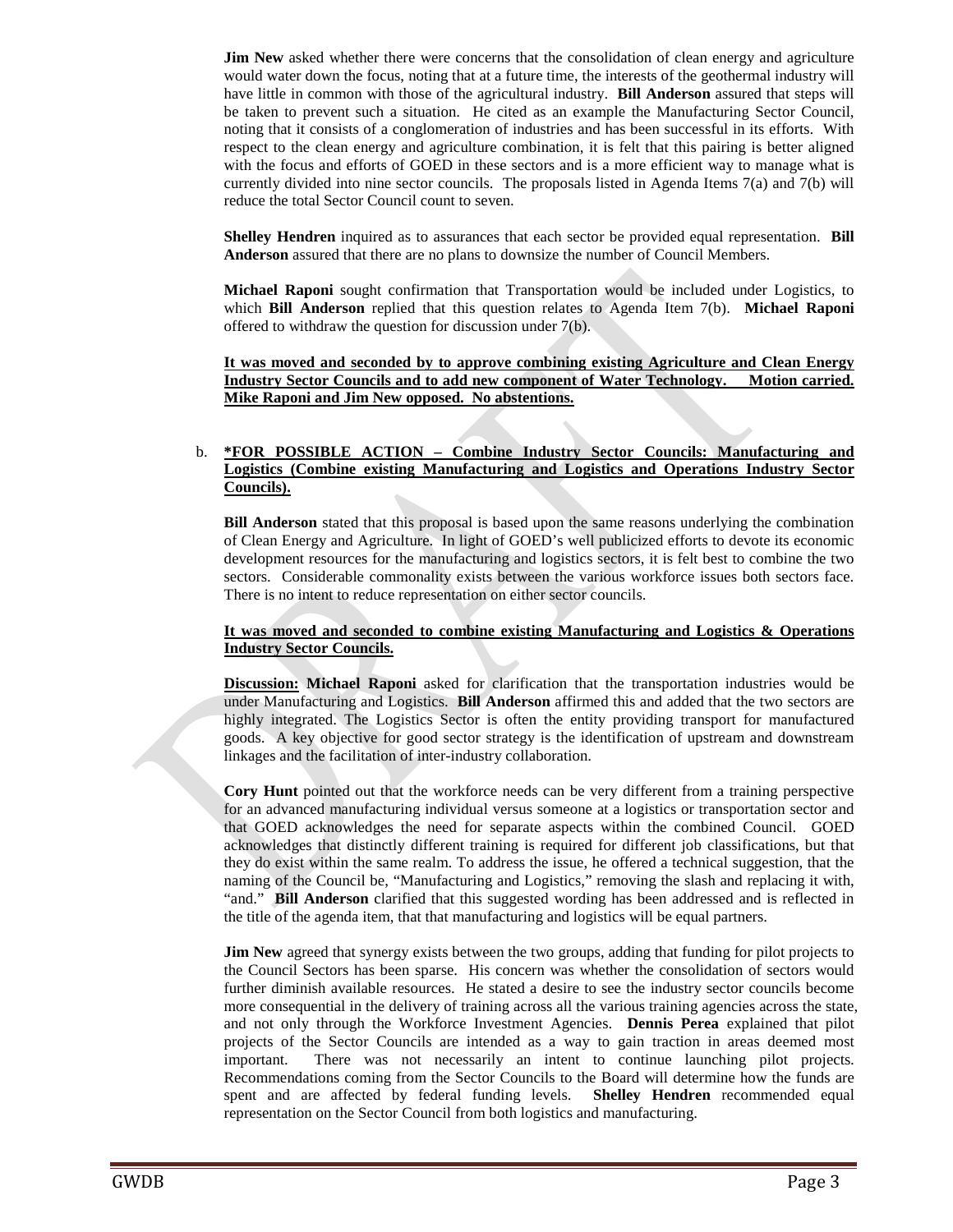**Michael Raponi** asked whether the Sector Councils voted for and endorsed the consolidation. **Bill Anderson** confirmed that discussions have taken place with all four of the current Sector Councils that are impacted by agenda items  $7(a)$  and  $7(b)$ , and that all were on board with the plan.

#### **It was moved by and seconded motion carried. Mike Raponi opposed. No abstentions.**

**Michael Raponi** asked that the minutes reflect that he is not questioning the wisdom of DETR Economic Development or GOED, but that he felt unprepared to cast a yes vote so soon after receiving the proposal.

## **8. UPDATES – OTHER INFORMATIONAL ITEMS**

#### **a. DETR - Agency report and Update**

**Dennis Perea** stated that DETR has been working on the conversion of the unemployment insurance program from an old legacy system to a new system. Although originally intended to be a two-year project, the project is approaching the five-year mark. However, there have been no budget overruns. The last phase was launched at the end of September. The State longitudinal data system has come online since the last Board meeting, which means that the system will be able to generate data for policy and decision makers on the effectiveness of job programs. Other states are planning to use their longitudinal data systems to move their eligible training providers into the system to help with federal reporting.

The final phases of the Burning Glass project are reliant upon the switch to a case management system that will assist with integration. The Request for Proposals (RFP) is to be released on October 20th.

#### **b. DETR - Vocational Rehabilitation and WIOA (Workforce Innovation and Opportunity Act)**

**Shelley Hendren, DETR Administrator, Rehabilitation Division,** discussed the Workforce programs that fall within Vocational Rehabilitation. The mission of Vocational Rehabilitation is to remove barriers to quality employment opportunities and self-sufficiency experienced by those with disabilities. The goal is to provide competitive, integrated employment. Data from 2012 indicates that 73.1 percent of working age individuals in Nevada are employed, as opposed to only 39.2 percent of those with disabilities.

WIOA established rehabilitation programs in all states. Vocational Rehabilitation has 13 offices statewide, most of which are co-located within JobConnect and One Stop offices in southern Nevada. There are 46 Masters Degree rehab counselors statewide with expertise in both vocational counseling and in working with individuals with disabilities. Some counselors specialize in specific areas, such as mental health and hearing loss. The focus is to assist in both obtaining and maintaining employment. The Bureau of Vocational Rehabilitation and the Bureau of Services to the Blind and Visually Impaired are managed and funded jointly. Federal funding is provided through the Act and based on a 4 to 1 match. DETR provides a non-federal funded match to drawn down federal funds. One funding source is in the form of third party cooperative arrangements between Vocational Rehabilitation and another governmental entity. Both entities must be able to serve joint clients, who are individuals with disabilities and are enrolled in the Vocational Rehabilitation Program as well as clients of the partner agency. The program must be new, expanded or modified. The partner entity provides the match in the form of either cash or certified staff time.

There are currently third party cooperative arrangements with the following entities:

- Washoe County School District: Vocational Opportunities for Inclusive Careers (VOICE)
- Clark County School District: Jobs, Exploration and Expectation Program (JEEP)
- Nevada System of Higher Education (NSHE): Career Connect
- Inter local contracts with Truckee Meadows Community College and Western Nevada College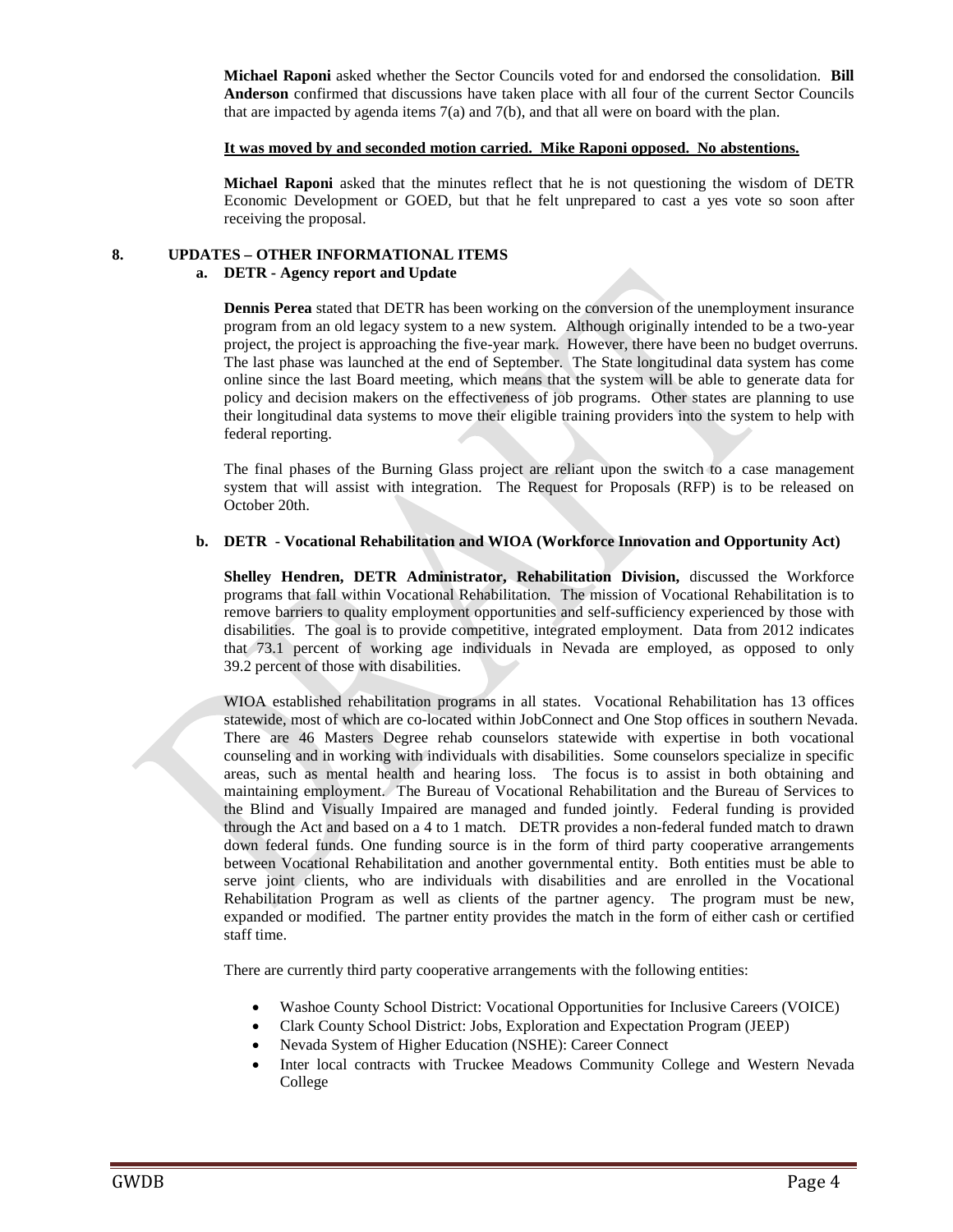These partners add \$1.6 million to the program. At any one time approximately 2,000 individuals are receiving services, with the program assisting approximately 5,000 to 5,100 individuals each year.

Another initiative being pursued is work readiness partnership with employers, including:

- Office Max/Office Depot distribution center in Las Vegas: Maxing Out Diversity
	- Nevada was the first state to roll out this program
- Nineteen participants have completed the program with 12 now employed.
- Starbucks Carson Valley Roasting Plant Distribution Center in Minden
	- Nevada was the first state to roll out this national initiative
	- Twenty-one participants have completed the program with 18 now employed.
- PepsiCo Certified Center in Las Vegas: ACT (Achieving Change Together)
	- Seven participants have completed the program with six now employed

These are onsite, on-the-job training programs. Clients that are referred are job ready and skilled, however many have had little to no work experience. Vocational Rehab staff meets with employers prior to the onset of agreements to provide Disability 101 training, which outlines expectations, including People First Language, which provides guidance on communicating with individuals with disabilities. Other discussions include available services, including recruitment and retention. Paid on-the-job training is provided through third party temp agencies. Other available support services include interpreters and job coaches. Employers are also informed of available tax incentives. Training includes classroom education and hands-on training and lasts from two to six weeks. After completing four weeks, a person may choose a two-week internship. Certificates are issued upon completion of the program.

Services available from Vocational Rehabilitation to individuals and employers include:

- Assessments of individuals' job skills and abilities
- Training modules available statewide
- Career counseling and guidance with Masters Degree rehab counselors
- Community based assessments
- Ability to purchase licenses, tools and uniforms
- Orientation and mobility training
- Ability to purchase assisted technology products and equipment and provide assessment and training
- Physical and mental restoration services
- Interpreters and job coaches
- Job development and job retention services
- Workplace accessibility, outreach and training

**Horacio Lopez** inquired as to duplication of efforts in relation to other organizations, such as Opportunity Village in Las Vegas. **Shelley Hendren** confirmed that Vocational Rehabilitation does work in collaboration with Opportunity Village through programs such as Job Discovery One and Job Discovery Two, which moves individuals from this facility and into competitive integrated work.

## **c. WIOA Unified State Plan – WIOA State Plan workgroups' updates/statuses**

**Steve Fisher, Administrator, Division of Welfare and Supportive Services (DWSS)** discussed a key provision of the Workforce Innovation and Opportunity Act (WIOA), which is the directive to develop a stable Unified State Plan that includes adult dislocated worker and youth programs, employment services, adult education services and vocational rehabilitation services. In December 2004, the Division organized a statewide implementation planning team with the goal of developing a WIOA Unified State Plan. The Unified State Plan is due March 3, 2016 to the Department of Labor with implementation to commence on July 1st, 2016. Participants included members from the Department of Employment Training and Rehabilitation, Department of Health and Human Services (the Division of Welfare and Supportive Services), the Department of Education, the Governor's Office and the Local Workforce Investment Boards from the north and the south.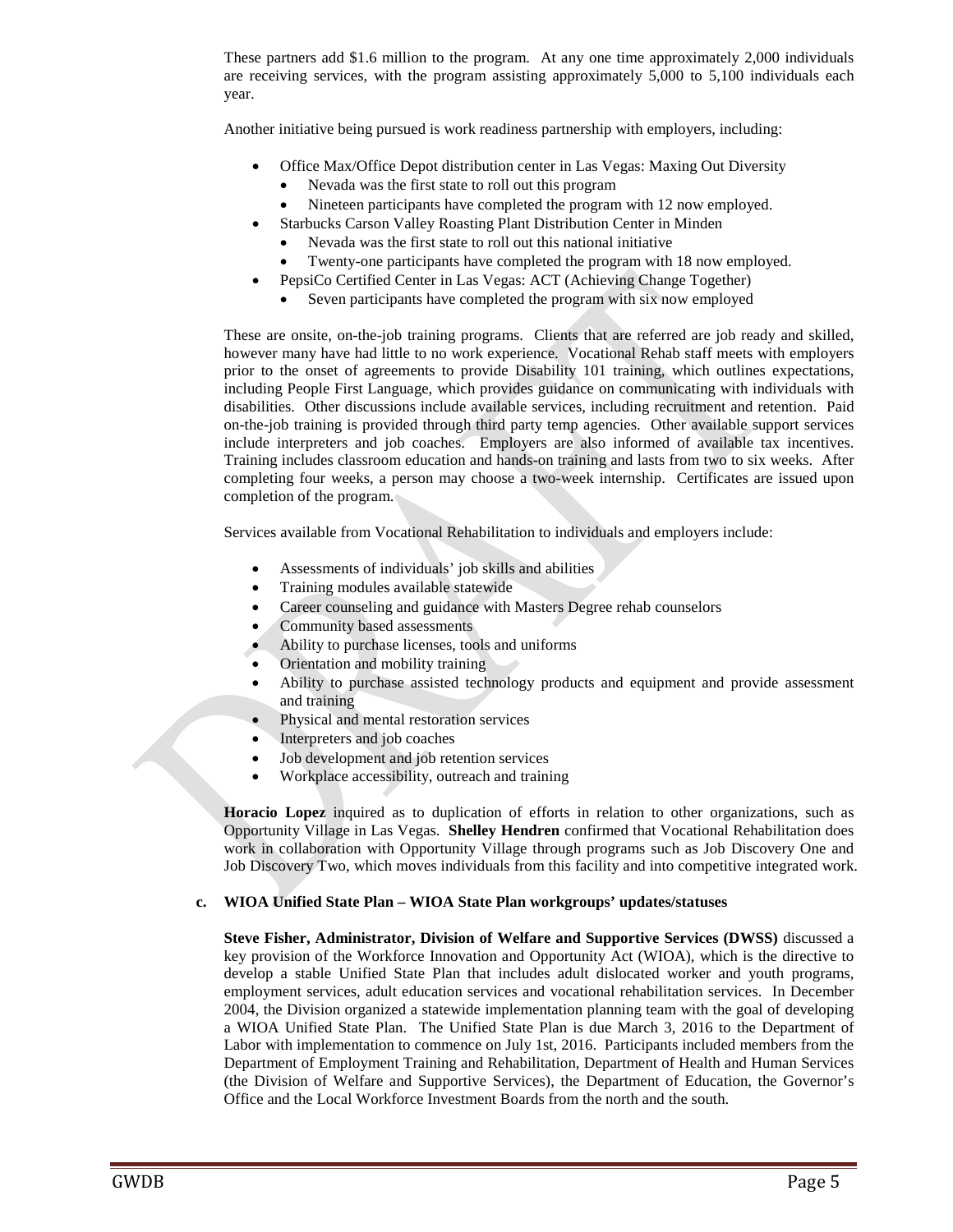The team consists of 33 to 34 individuals and meets on a monthly basis, breaking into specific workgroups, including:

- **Governance**
- Labor Market Information
- Policy Performance
- **Accountability**
- **Fiscal**
- Business outreach
- Staff Development

Each workgroup feeds information to the Governance Workgroup, where deliberation and decisions are made based on information received from the various workgroups. In September, the Division developed a Unified State Plan Vision Statement as a guideline for developing its plan. Next steps for the workgroups include: Devising goals, objectives and strategies. Each of the workgroup is feeding information into a central plan. The Division is endeavoring to complete a first draft of the State plan by October 22, 2015 and the second draft by November 16, 2015. The next weekly Governance Workgroup meeting is scheduled for October 23, 2015.

#### **d. DETR Research and Analysis Bureau Economic Updates**

**Bill Anderson** provided a brief overview of current economic conditions as they relate to the labor market. Nevada recorded its 55th consecutive month of year over year declines in the unemployment rate, which had peaked at about 14 percent at the height of the recession and is currently at 6.7 percent. There is a noticeable downward trend in individuals filing initial claims, with approximately 14,000 claims per month, which represents approximately a 50 percent reduction from the height of the recession. The Employment Security Commission recently met to address the State's unemployment trust fund, specifically the unemployment insurance tax rate for the upcoming year.

There are positive trends related to the amount of contributions to the Unemployment Insurance Trust Fund relative to the amount of benefit payments. Nevada began the recession with an approximate trust fund balance of \$800 million. During the recession, the balance dipped to a negative \$800 million, requiring the State to borrow from the federal government in order to continue to make payments. A spike in contribution funds in late 2013 represents the proceeds from a bond sale, which paid off the federal loan and reduced the burden on employers. Contributions are now exceeding benefits and the fund has grown to approximately \$400 million. In the most recent quarter, the balance grew by approximately \$121 million, which represents the strongest quarter to quarter increase on record. The State is on pace to add back all jobs that were lost during the recession by mid 2016. Approximately 100,000 jobs were added from 2010 to 2014 in the private sector. This year, the State is on pace to add 40,000 more.

The Bureau conducted research and determined that the average business size shrinks during recessions, levels off and grows during recovery and then rises slightly. The largest businesses tend to be the hardest hit during downturns. The current recovery is broad-based and diversified, with growth across most sectors of the economy, with the loan exception in mining. In terms of percentages, the fastest growth is occurring in the construction industry. Governor Sandoval has declared October to be Manufacturing Month in Nevada. Manufacturing is an important job sector in the north, with close to 17 percent of Lyon County's jobs and 15 percent of Story County's jobs based in the manufacturing base. Story County's percentage will see significant expansion with the upcoming Tesla project. Manufacturing is a fairly high paying industry, with four of the top ten occupations paying above average wages. In each of the last three quarters, the number of manufacturing employers have increased by record levels. Approximately 5,000 employers were lost during the recession. All have been regained, with a total now of 62,500 employers.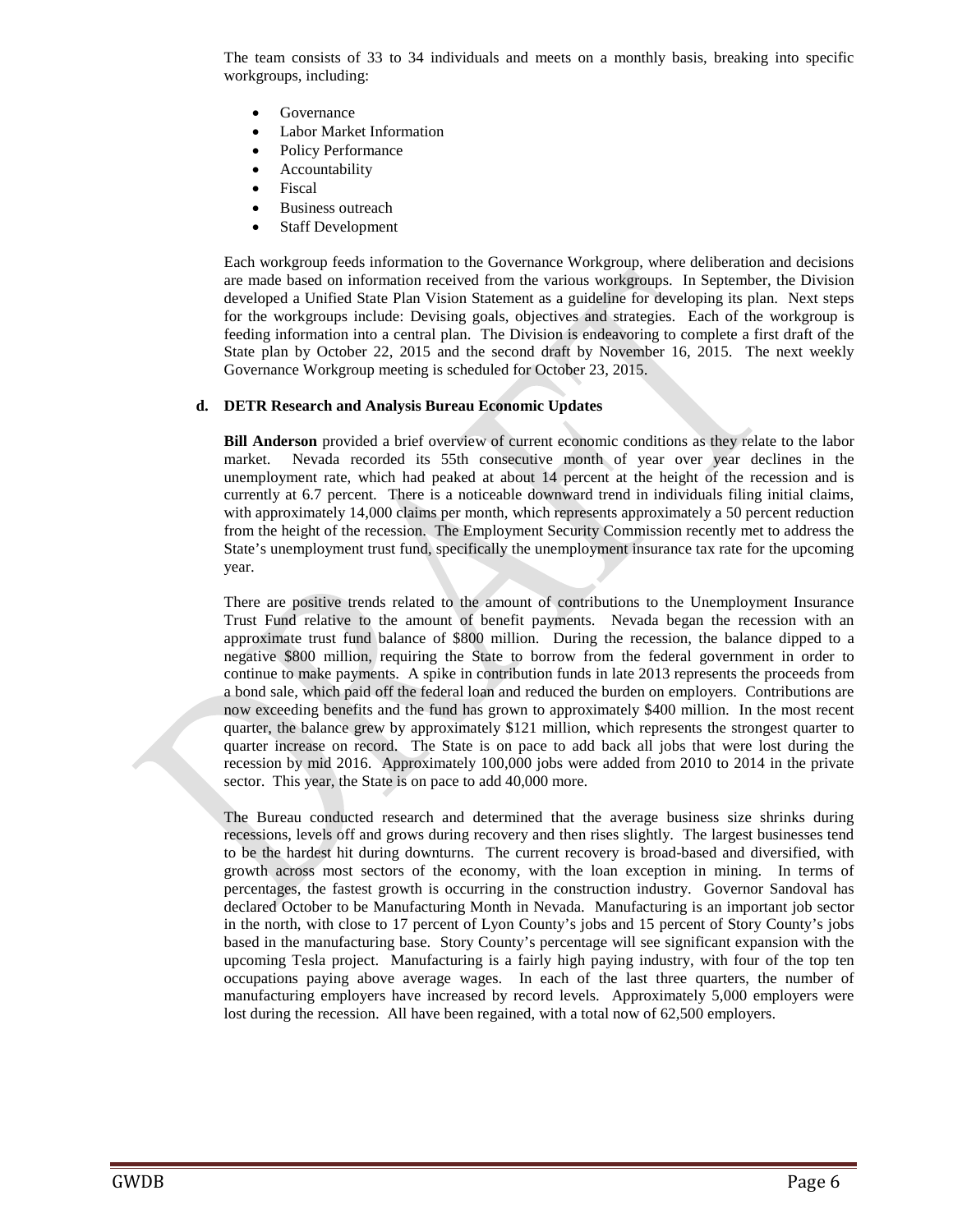In terms of business establishment growth during the recovery, the total in Nevada has increased by approximately 9 percent, which is the tenth strongest gain amongst all states. In terms of job growth relative to the nation, Nevada has had three-plus years of job gains, being stronger than the nation as a whole. Based upon unemployment insurance wage records, Nevada started the year with the strongest private sector job growth in the nation, despite being the hardest hit during the recession. The Governor has recently embarked on a trade mission to China and DETR has been examining the State's export activities to identify its largest trading partners, which include Switzerland, Canada and China.

## **e. GWDB Industry Sector Council Reports and Updates**

**Michael Frechette, Chair of the Information Technology Sector Council** provided a quarterly report. The Microsoft IT Academy Pilot Program was launched in 2014. Participating school districts include Clark, Elko, Story and Washoe with 500 students participating. Three hundred and forty students attempted one exam as a result of the program with 918 total exams taken and 216 total student certifications at an approximate rate of \$260 per certification. Certificates were awarded to 130 students, 45 of whom obtained more than one certification. Concerns addressed by the Council included a lack of emphasis on computer science in primary and secondary education, which may lead to lower enrollment in undergraduate and graduate programs in information technology. This was a one-time program and has potential for expansion. The Council has worked with the Department of Education to explore the possibility of a larger deployment of the Microsoft IT Academy to additional schools. The \$450,000 proposal would service 111 high schools in Nevada at an approximate cost of \$4,000 to \$5,000 per school.

He reviewed the composition of the Council, which consists of IT and telecommunication professionals. Representatives are comprised of private industry, local government, state government and academia. The next meeting is scheduled for October 19th, 2015.

**Shelley Hendren** asked about the ability to track students that receive certification to determine their employment status in the future. **Dennis Perea** replied that under the WIOA, there is a much more rigorous reporting requirement. The level of tracking suggested would require funding, but is possible. As for the Microsoft IT Academy, tracking will automatically occur if the program is funded through a local board. If it is funded through CTE, the Council and Department of Education would have to coordinate tracking and matching the data.

**Bill Anderson** provided the general Sector Council Report. The Research and Analysis Bureau assumed responsibility for sector council oversight beginning July 1st. Preliminary work includes identification of best practices. Communication with various sector councils has been improved in terms of providing information on a more proactive basis. There has been improvement in the outline of agendas, as more concrete discussions and topics are taking place. At the end of the month, the inaugural Southern Nevada Manufacturing Network Breakfast will bring a number of interested Manufacturing employers together on a regular bimonthly basis to discuss issues and compare best practices.

## **f. Nevadaworks – Local Workforce Development Board's Report/Updates**

**John Thurman, CEO** stated that staff is gearing up for the performance measures coming under WIOA. As the Silver State Solutions Project with Burning Glass is incorporated into the enhanced data collection and reporting tool of the State, targeting efforts for both boards will improve. To bring the Adult Dislocated Worker Program into alignment with WIOA, an RFP will be issued in the new year. The Board has been meeting on a monthly basis in reference to the out of school youth programs required under WIOA with the new sub-recipients of the funding from Nevadaworks. Most programs are well on the way to being in compliance, meeting or exceeding performance measures.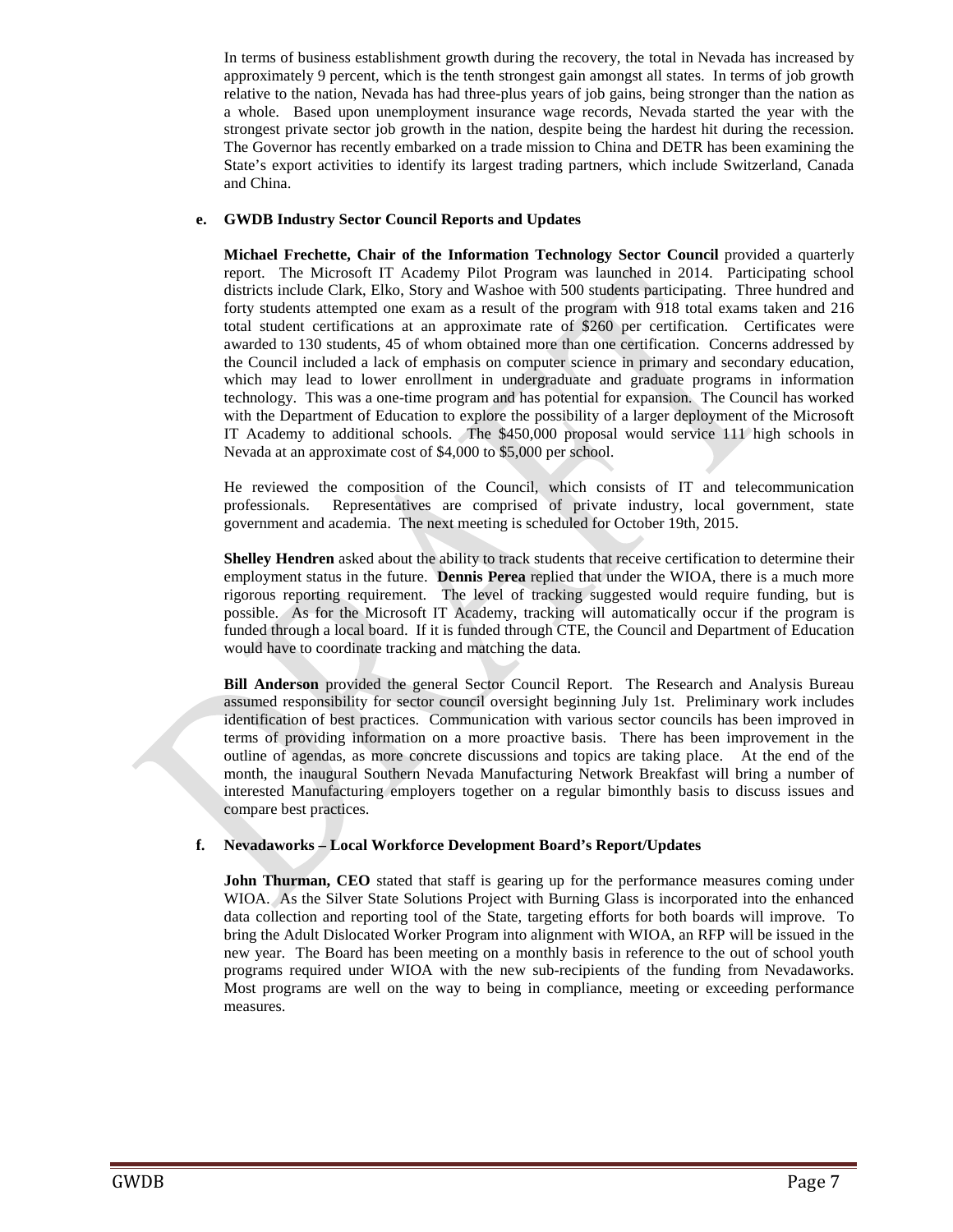## **g. Workforce Connections – Local Workforce Development Board's Report/Updates**

**Ardell Galbreth, Executive Director,** stated that the One Stop Delivery System is well in place. One Stop contracts have been awarded for adult dislocated workers, which are geographically distributed throughout One Stop affiliate sites for the general populations. These contracts include services to those with disabilities, the veteran re-entry population as well as in and out of school youth. An RFP for the One Stop Career Center was issued during the summer and effective July 1, Risk Care Workforce Services was awarded the contract. The launch of the mobile One Stop unit occurred in September. A bus was received from Regional Transportation Commission (RTC), which was repurposed, including the installation of computers. The bus now travels to the Workforce Development area, job sites, schools and other locations for onsite service. A non-cash grant has been received from the Armed Forces Corporation and the new Consumer Finance Protection Bureau, which assists in providing financial services to veterans. For the second year, the Board will continue its two-year \$100,000 Fifty Plus Grant with AARP. A board has been established in accordance with WIOA and committees have been established.

**Horacio Lopez** asked about tracking the demographics of the clientele served. **Ardell Galbreth**  replied that this information is obtained from Bill Anderson. In addition, demographics can be gleaned from federal reports.

## **h. DETR Chief Financial Officer's report and update: WIOA Analysis of Expenditures**

**Mark Costa, Chief Financial Officer, DETR,** reviewed the WIOA Analysis of Expenditures for the period ending September 30, 2015. Included in your information packet is the WIOA Expenditure Analysis Report for the period ending September 30, 2015. This spreadsheet lists the expenditures for the last two program years (2015 and 2014) with the term for each year's grant shown at the top under the Program Year (PY) header. On the left hand margin are the entities receiving funding and then further divided according to contract or program. The totals for the two program years are to the immediate right of the entities listed. Each contract allocated to the Governor's Reserve and State Administration is shown separately. Highlights of this report are as follows.

PY14, the first program year, saw both Nevadaworks and Workforce Connections using this grant during last quarter. Nevadaworks incurred about \$1,713,827 in expenditures while Workforce Connections expended \$4,415,464 for total quarterly expenditures. Governor's Reserve expended \$250,254 during the last quarter. State Administration expended \$109,760 and Rapid Response spent \$169,805 including \$21,101 in WIOA transitional costs. Both the Governor's Reserve and State Administration have now completely expended their PY14 grant. Transitional costs are defined as expenses incurred through the changeover from WIA to WIOA.

PY 15, the second program year, incurred \$176,868 in expenditures. The total grant is \$31,116,228. State Admin expenditures were \$141,269 and Governor's Reserve expenditures for the JobConnect and Career Information Systems netted the remaining \$35,599.

## **9. BOARD COMMENT(S) AND DISCUSSION**

**Chair Mack** read the statement into the record: "Members of the Governor's Workforce Investment Board may now comment on any matter(s) or topic(s), which is relevant to or within the authority or jurisdiction of the Board. **NO** action may be taken on a matter during public comments until the matter itself has been included on an agenda as an item for *possible action*, and properly noticed pursuant to **[NRS 241.020](http://www.leg.state.nv.us/NRS/NRS-241.html%23NRS241Sec020)**." He invited comments from Carson City, Las Vegas or on the telephone. There were none.

## **10. PUBLIC COMMENTS NOTICE (SECOND)**

**Chair Mack** read the statement into the record: "Members of the public are invited to comment at this time; however no action may be taken on any matters during public comment until the matter itself has been included on an agenda as an item for possible action. In my discretion, in the interest of time, public comment will be limited to three minutes per person." He invited comments from Carson City, Las Vegas or on the telephone. There were none.